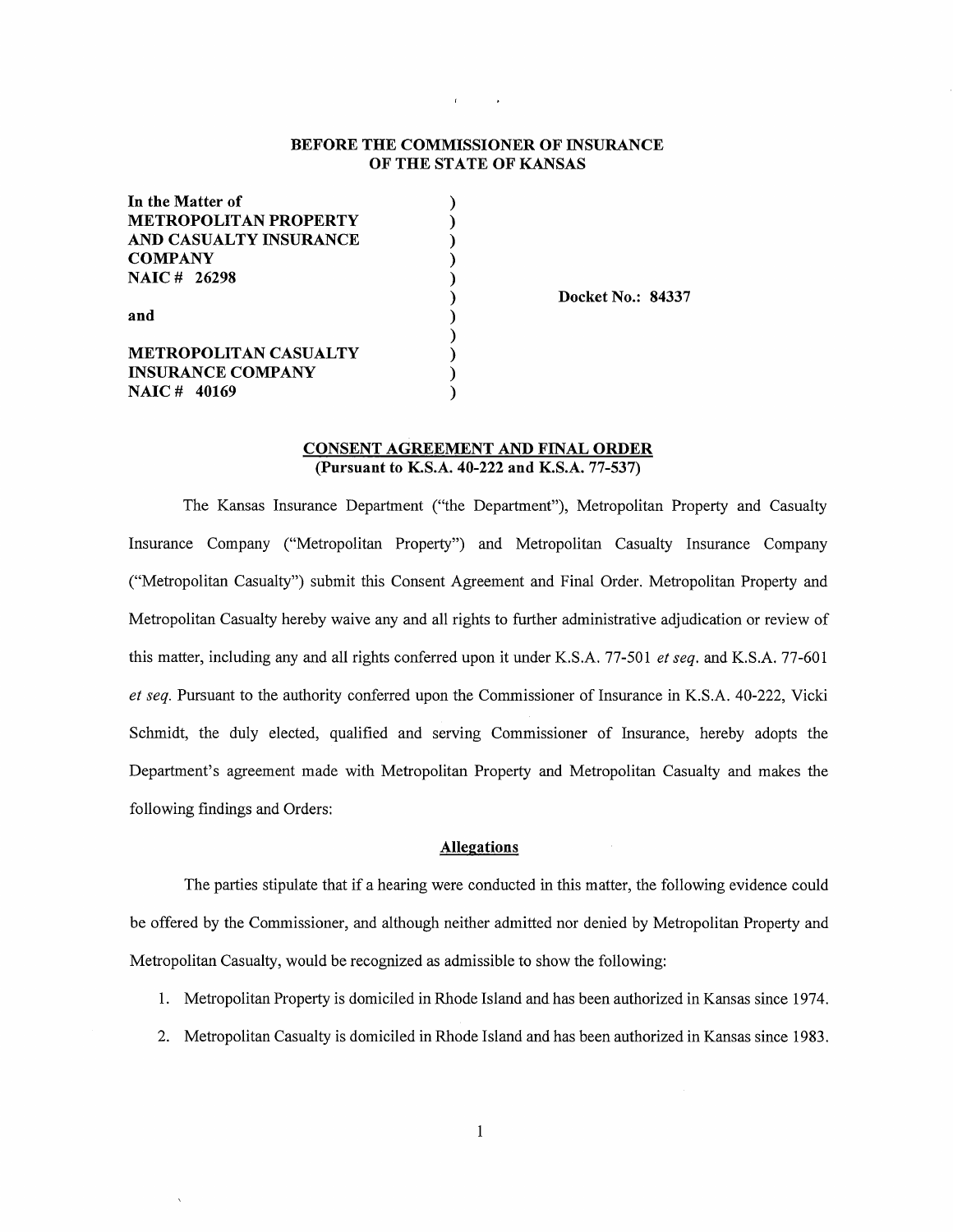- 3. While reviewing Metropolitan Property and Metropolitan Casualty's filing (METX-132273783), the Department noted that the company updated Personal Financial Management ("PFM") Score Levels. The Department was unable to determine which PFM levels applied to files in which there is no credit information on an individual or only sparse information is available (No Hit/Thin files).
- 4. The Department sent an objection on March 10, 2020 asking that the company confirm that the company assigns a neutral factor to no hit/thin files as required by K.S.A. 40-5104(e) as this information could not be located in the file. The company responded on March 19, 2020 stating that the company does assign neutral factors for these files.
- 5. The Department sent a second objection on April 7, 2020 stating, "Please advise where the neutral factors can be found with regards to no hit/thin files or where this is further explained within the Rate/Rule manual to ensure compliance with K.S.A. 40-5104(e)." The company responded on April 14, 2020 stating, "While we thought we were rate neutral with regard to credit no hits, a deeper review showed that over time what had been initially intended as a rate neutral approach has unintentionally changed."
- 6. The Department sent another objection April 15, 2020 asking for information regarding the impact on policyholders. The company responded on April 22, 2020, stating that they believed this issue affected 159 policyholders, with the oldest dating back to July 30, 2006. The company estimated the total impact to be about \$20,000. The company could not determine the exact premium impact at that time. The Department asked the company to submit a new filing to include the actual policyholder impact by June 30, 2020.
- 7. Metropolitan Property and Metropolitan Casualty responded on June 29, 2020, stating that the company completed its determination of policies affected. After a manual review of each policy, the company processed refunds to 148 policies, totaling \$40,901.00.

#### **Applicable Law**

1. K.S.A. 40-955 provides, in part: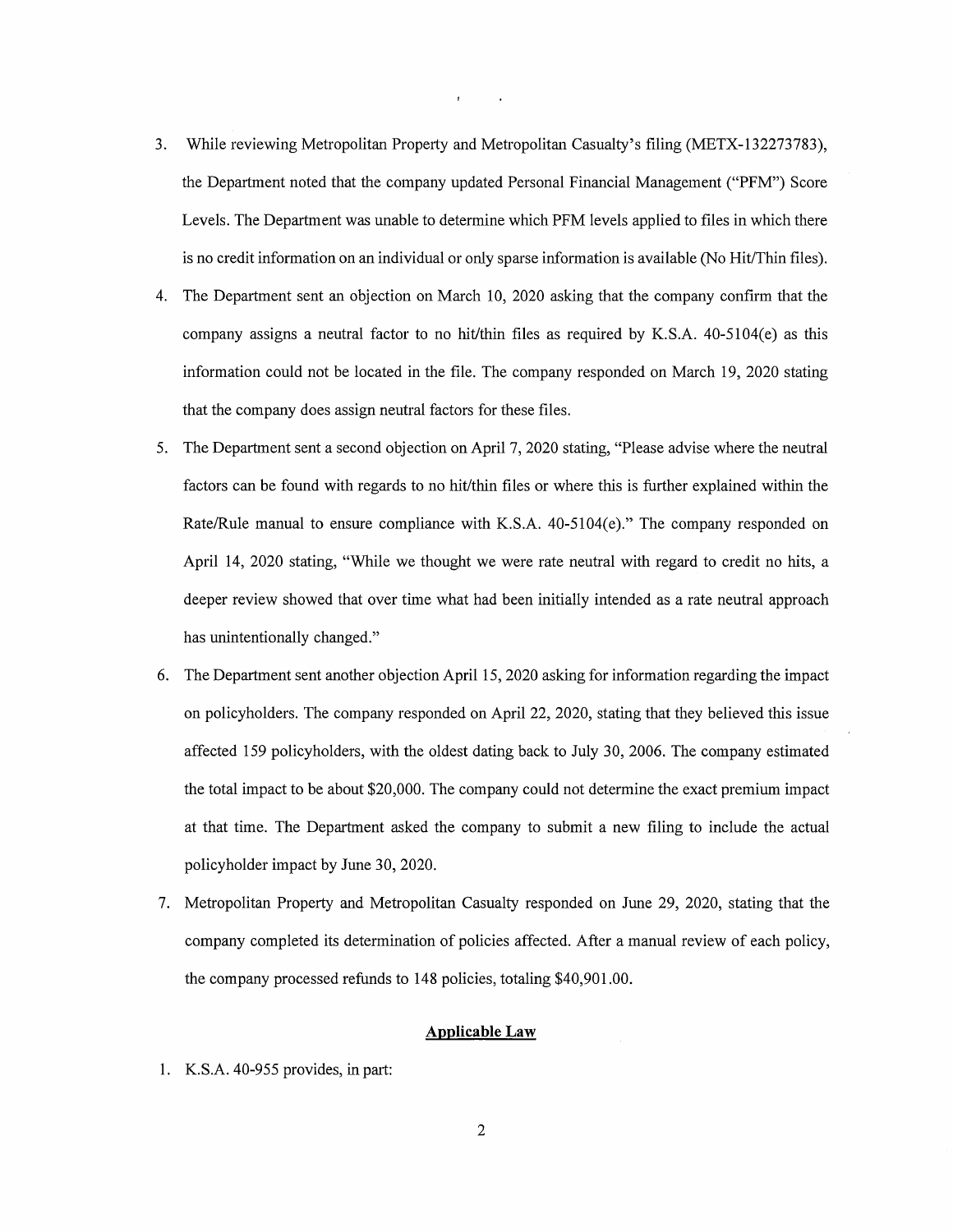- (a) Every insurer shall file with the commissioner, except as to inland marine risks where general custom of the industry is not to use manual rates or rating plans, every manual of classifications, rules and rates, every rating plan, policy form and every modification of any of the foregoing which it proposes to use. Every such filing shall indicate the proposed effective date and the character and extent of the coverage contemplated and shall be accompanied by the information upon which the insurer supports the filings. A filing and any supporting information shall be open to public inspection after it is filed with the commissioner, except that disclosure shall not be required for any information contained in a filing or in any supporting documentation for the filing when such information is either a trade secret or copyrighted. For the purposes of this section, the term "trade secret" shall have the meaning ascribed to it in K.S.A. 60-3320, and amendments thereto. An insurer may satisfy its obligations to make such filings by authorizing the commissioner to accept on its behalf the filings made by a licensed rating organization or another insurer. Nothing contained in this act shall be construed to require any insurer to become a member or subscriber of any rating organization.
- 2. K.S.A. 40-5104 provides, in part:

No insurer authorized to do business in the state of Kansas which uses credit information to underwrite or rate risks, shall:

- (a) Use an insurance score that is calculated using income, address, zip code, race, religion, color, sex, disability, national origin, ancestry or marital status of the consumer as a factor.
- (b) Without consideration of any other applicable underwriting factor independent of credit information and not expressly prohibited in subsection (a), refuse to quote, deny, cancel or refuse to renew any policy of personal insurance solely on the basis of credit information.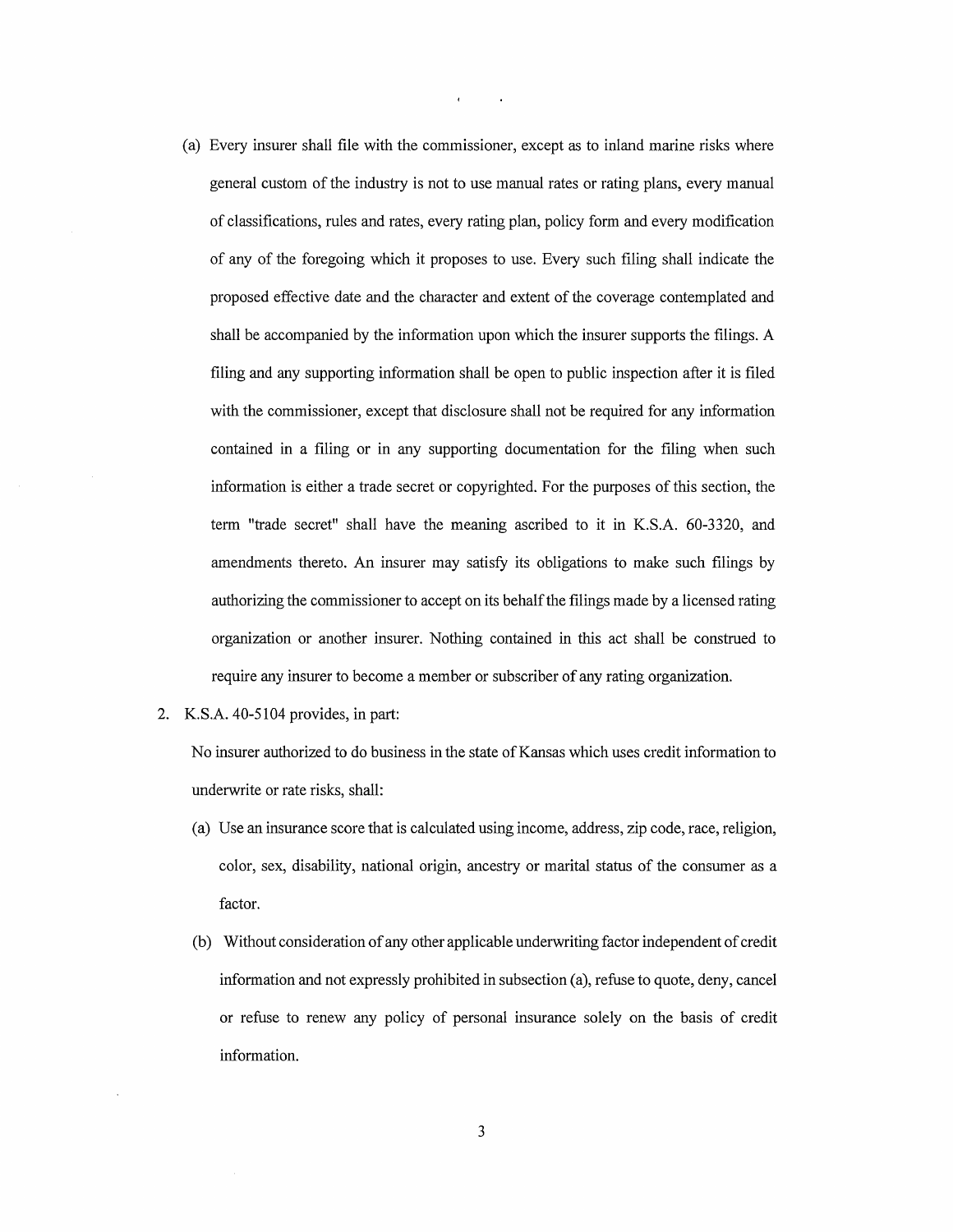- ( c) Without consideration of any applicable factor independent of credit information, base an insured's renewal rates for personal insurance solely upon credit information.
- ( d) Without consideration of any other applicable factor independent of credit information, take an adverse action against a consumer solely because such consumer does not have a credit card account.
- ( e) Consider an absence of credit information or an inability to calculate an insurance score in underwriting or rating personal insurance, unless the insurer does one of the following.
	- ( 1) Treat the consumer as if the applicant or insured had neutral credit information, as defined by the insurer; or
	- (2) exclude the use of credit information as a factor and use only other underwriting criteria.
- (f) Take an adverse action against a consumer based on credit information, unless an insurer obtains and uses a credit report issued or an insurance score calculated within 90 days from the date the personal insurance policy is first written or notice of renewal is issued.
- 3. K.S.A. 40-2,125 provides, in part:
	- (a) If the commissioner determines after notice and opportunity for a hearing that any person has engaged or is engaging in any act or practice constituting a violation of any provision of Kansas insurance statutes or any rule and regulation or order thereunder, the commissioner may in the exercise of discretion, order any one or more of the following:

(1) Payment of a monetary penalty of not more than \$1,000 for each and every act or violation, unless the person knew or reasonably should have known such person was in violation of the Kansas insurance statutes or any rule and regulation or order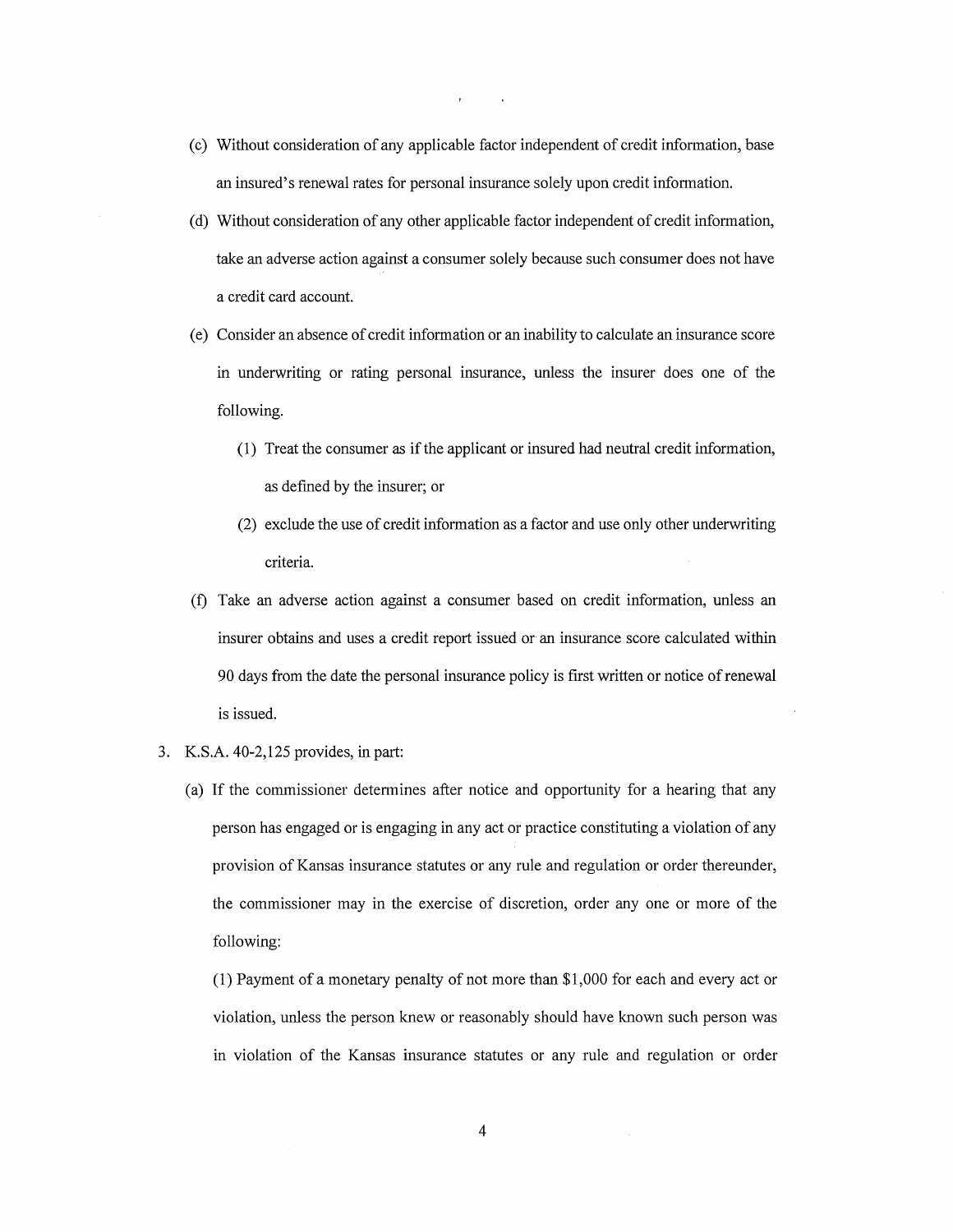thereunder, in which case the penalty shall be not more than \$2,000 for each and every act or violation;

(2) suspension or revocation of the person's license or certificate if such person knew or reasonably should have known that such person was in violation of the Kansas insurance statutes or any rule and regulation or order thereunder; or

(3) that such person cease and desist from the unlawful act or practice and take such affirmative action as in the judgment of the commissioner will carry out the purposes of the violated or potentially violated provision.

#### **Conclusions of Law and Orders**

Based on the information enumerated in Paragraphs #1 through #7 and the applicable law cited

#### above, **THE COMMISSIONER OF INSURANCE MAKES THE FOLLOWING ORDERS:**

- 1. The Commissioner of Insurance has jurisdiction over this matter pursuant to K.S.A. 40-222, and shall retain jurisdiction to issue any further orders deemed necessary.
- 2. Metropolitan Property and Metropolitan Casualty neither admits nor denies stated violations, as enumerated above.
- 3. Metropolitan Property and Metropolitan Casualty shall pay a total of \$2,000 within 30 days of the effective date of this order.

# ELECTIVE GALE OF THIS OFCER.<br>IT IS SO ORDERED THIS **THE DAY OF Ayess**t, 2021, IN THE CITY OF TOPEKA, **STATE OF KANSAS.**



BY:

General Counsel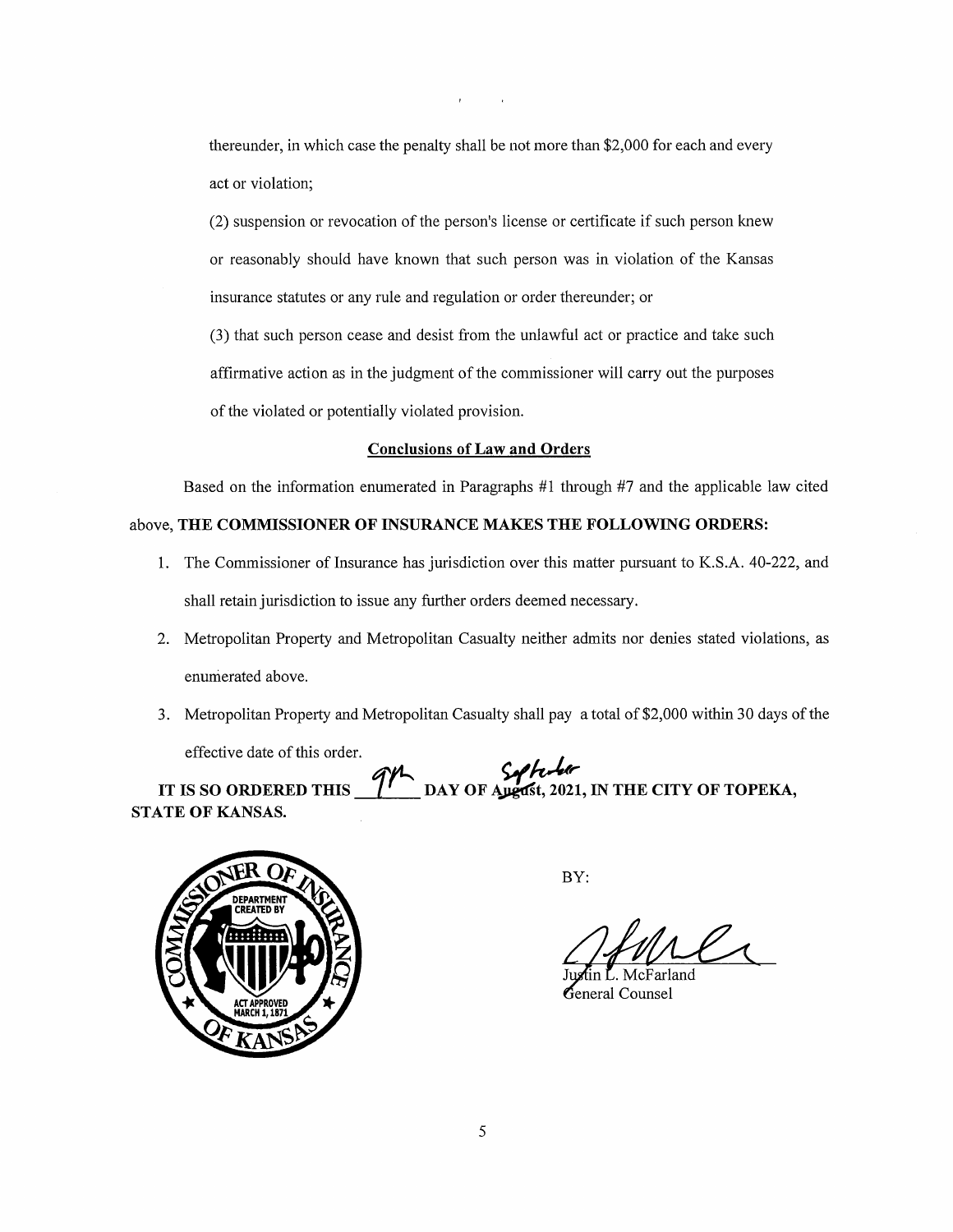APPROVED BY:

Kitoria L. Melarty

Metropolitan Property and Casualty Insurance Company (Farmers Property and Casualty Insurance Company)

*/dictorio L. Melarthy*<br>Metropolitan Casualty Insurance

Company (Farmers Casualty Insurance Company)

 $\bar{\mathcal{A}}$